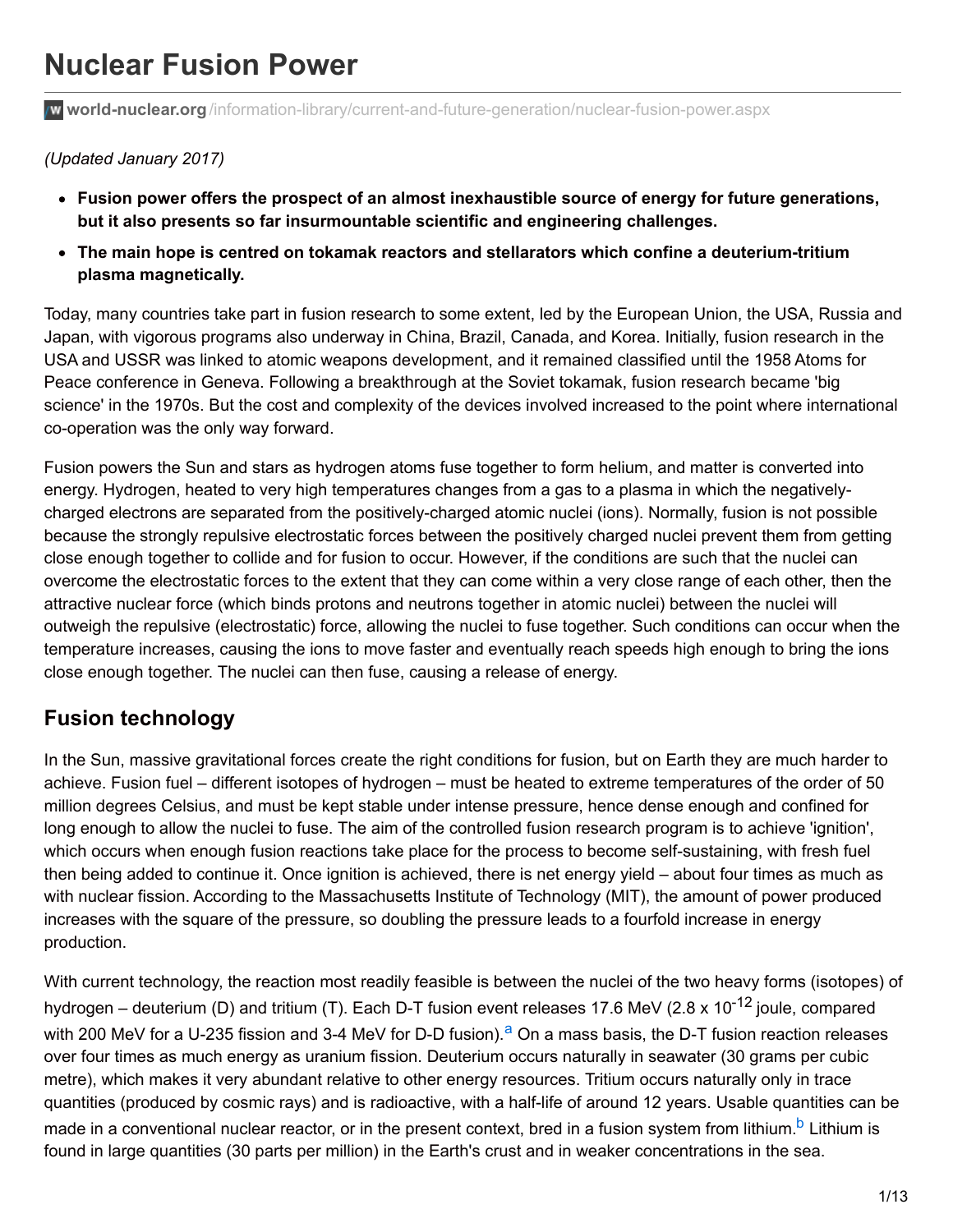In a fusion reactor, the concept is that neutrons generated from the D-T fusion reaction will be absorbed in a blanket containing lithium which surrounds the core. The lithium is then transformed into tritium (which is used to fuel the reactor) and helium. The blanket must be thick enough (about 1 metre) to slow down the high-energy (14 MeV) neutrons. The kinetic energy of the neutrons is absorbed by the blanket, causing it to heat up. The heat energy is collected by the coolant (water, helium or Li-Pb eutectic) flowing through the blanket and, in a fusion power plant, this energy will be used to generate electricity by conventional methods. If insufficient tritium is produced, some supplementary source must be employed such as using a fission reactor to irradiate heavy water or lithium with neutrons, and extraneous tritium creates difficulties with handling, storage and transport.

The difficulty has been to develop a device that can heat the D-T fuel to a high enough temperature and confine it long enough so that more energy is released through fusion reactions than is used to get the reaction going. While the D-T reaction is the main focus of attention, long-term hopes are for a D-D reaction, but this requires much higher temperatures.

In any case, the challenge is to apply the heat to human needs, primarily generating electricity. The energy density of fusion reactions in gas is very much less than for fission reactions in solid fuel, and as noted the heat yield per reaction is 70 times less. Hence thermonuclear fusion will always have a much lower power density than nuclear fission, which means that any fusion reactor needs to be larger and therefore more costly, than a fission reactor of the same power output. In addition, nuclear fission reactors use solid fuel which is denser than a thermonuclear plasma, so the energy released is more concentrated.

At present, two main experimental approaches are being studied: magnetic confinement and inertial confinement. The first method uses strong magnetic fields to contain the hot plasma. The second involves compressing a small pellet containing fusion fuel to extremely high densities using strong lasers or particle beams.

#### **Magnetic confinement**

In magnetic confinement fusion (MCF), hundreds of cubic metres of D-T plasma at a density of less than a milligram per cubic metre are confined by a magnetic field at a few atmospheres pressure and heated to fusion temperature.

Magnetic fields are ideal for confining a plasma because the electrical charges on the separated ions and electrons mean that they follow the magnetic field lines. The aim is to prevent the particles from coming into contact with the reactor walls as this will dissipate their heat and slow them down. The most effective magnetic configuration is toroidal, shaped like a doughnut, in which the magnetic field is curved around to form a closed loop. For proper confinement, this toroidal field must have superimposed upon it a perpendicular field component (a poloidal field). The result is a magnetic field with force lines following spiral (helical) paths that confine and control the plasma.

There are several types of toroidal confinement system, the most important being tokamaks, stellarators and reversed field pinch (RFP) devices.

In a tokamak, the toroidal field is created by a series of coils evenly spaced around the torus-shaped reactor, and the poloidal field is created by a system of horizontal coils outside the toroidal magnet structure. A strong electric current is induced in the plasma using a central solenoid, and this induced current also contributes to the poloidal field. In a stellarator, the helical lines of force are produced by a series of coils which may themselves be helical in shape. Unlike tokamaks, stellarators do not require a toroidal current to be induced in the plasma. RFP devices have the same toroidal and poloidal components as a tokamak, but the current flowing through the plasma is much stronger and the direction of the toroidal field within the plasma is reversed.

In tokamaks and RFP devices, the current flowing through the plasma also serves to heat it to a temperature of about 10 million degrees Celsius. Beyond that, additional heating systems are needed to achieve the temperatures necessary for fusion. In stellarators, these heating systems have to supply all the energy needed.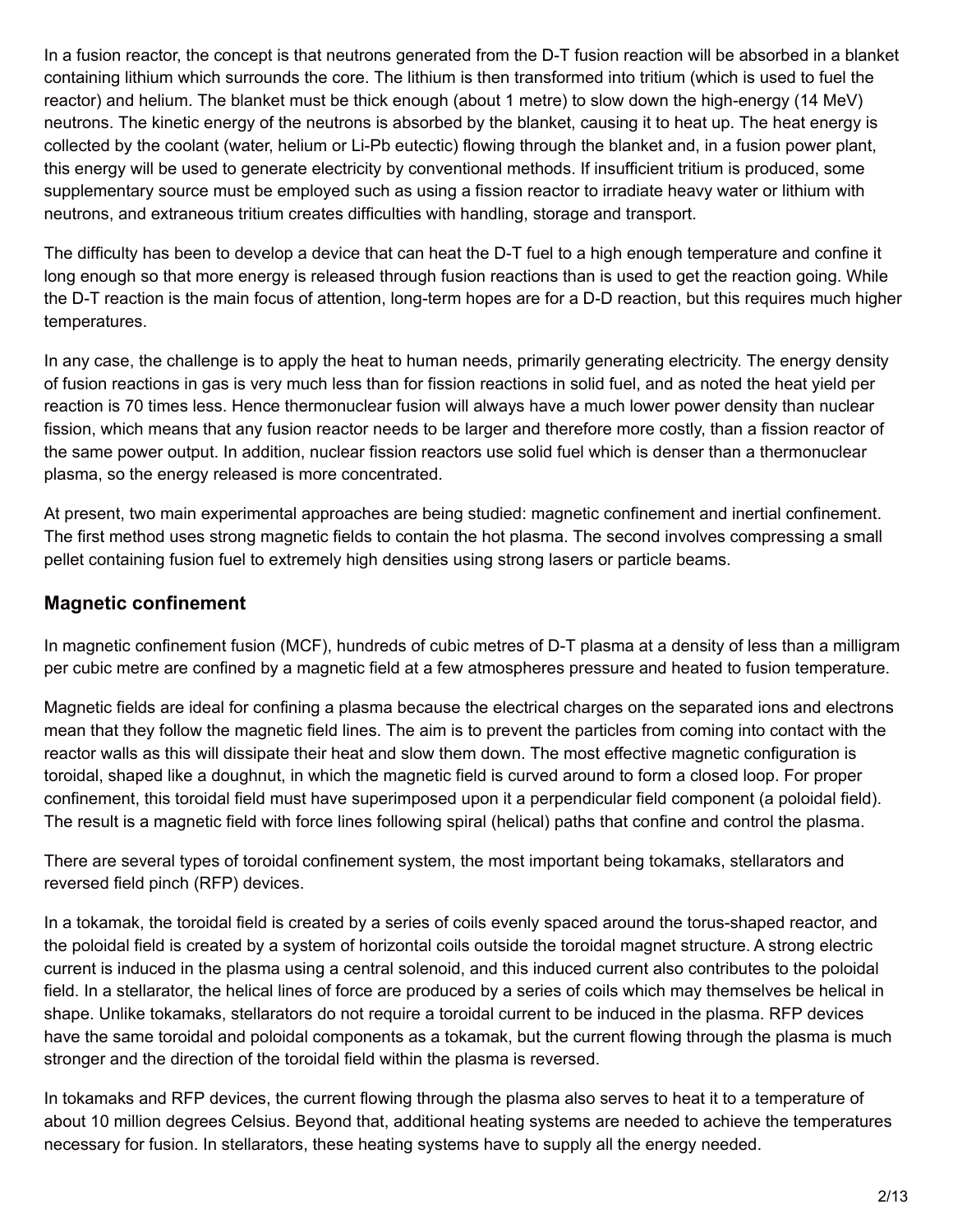The tokamak (*toroidalnya kamera ee magnetnaya katushka* – torus-shaped magnetic chamber) was designed in 1951 by Soviet physicists Andrei Sakharov and Igor Tamm. Tokamaks operate within limited parameters outside which sudden losses of energy confinement (disruptions) can occur, causing major thermal and mechanical stresses to the structure and walls. Nevertheless, it is considered the most promising design, and research is continuing on various tokamaks around the world.

Research is also being carried out on several types of stellarator. Lyman Spitzer devised and began work on the first fusion device – a stellarator – at the Princeton Plasma Physics Laboratory in 1951. Due to the difficulty in confining plasmas, stellarators fell out of favour until computer modelling techniques allowed accurate geometries to be calculated. Because stellarators have no toroidal plasma current, plasma stability is increased compared with tokamaks. Since the burning plasma can be more easily controlled and monitored, stellerators have an intrinsic potential for steady-state, continuous operation. The disadvantage is that, due to their more complex shape, stellarators are much more complex than tokamaks to design and build.

RFP devices differ from tokamaks mainly in the spatial distribution of the toroidal magnetic field, which changes sign at the edge of the plasma. The RFX machine in Padua, Italy is used to study the physical problems arising from the spontaneous reorganisation of the magnetic field, which is an intrinsic feature of this configuration.

#### **Inertial confinement**

In inertial confinement fusion (ICF), which is a newer line of research, laser or ion beams are focused very precisely onto the surface of a target, which is a pellet of D-T fuel, a few millimetres in diameter. This heats the outer layer of the material, which explodes outwards generating an inward-moving compression front or implosion that compresses and heats the inner layers of material. The core of the fuel may be compressed to one thousand times its liquid density, resulting in conditions where fusion can occur. The energy released then would heat the surrounding fuel, which may also undergo fusion leading to a chain reaction (known as ignition) as the reaction spreads outwards through the fuel. The time required for these reactions to occur is limited by the inertia of the fuel (hence the name), but is less than a microsecond. So far, most inertial confinement work has involved lasers.

Recent work at Osaka University's Institue of Laser Engineering in Japan suggests that ignition may be achieved at lower temperature with a second very intense laser pulse guided through a millimetre-high gold cone into the compressed fuel, and timed to coincide with the peak compression. This technique, known as 'fast ignition', means that fuel compression is separated from hot spot generation with ignition, making the process more practical.

A completely different concept, the 'Z-pinch' (or 'zeta pinch'), uses a strong electrical current in a plasma to generate X-rays, which compress a tiny D-T fuel cylinder.

## **Magnetized target fusion**

Magnetized target fusion (MTF), also referred to as magneto-inertial fusion (MIF), is a pulsed approach to fusion that combines the compressional heating of inertial confinement fusion with the magnetically reduced thermal transport and magnetically enhanced alpha heating of magnetic confinement fusion.

A range of MTF systems are currently being experimented with, and commonly use a magnetic field to confine a plasma with compressional heating provided by laser, electromagnetic or mechanical liner implosion. As a result of this combined approach, shorter plasma confinement times are required than for magnetic confinement (from 100 ns to 1 ms, depending on the MIF approach), reducing the requirement to stabilize the plasma for long periods. Conversely, compression can be achieved over timescales longer than those typical for inertial confinement, making it possible to achieve compression through mechanical, magnetic, chemical, or relatively low-powered laser drivers.

Several approaches are underway to examine MTF, including experiments at Los Alamos National Laboratory, Sandia National Laboratory, the University of Rochester, and private companies General Fusion and Helion Energy.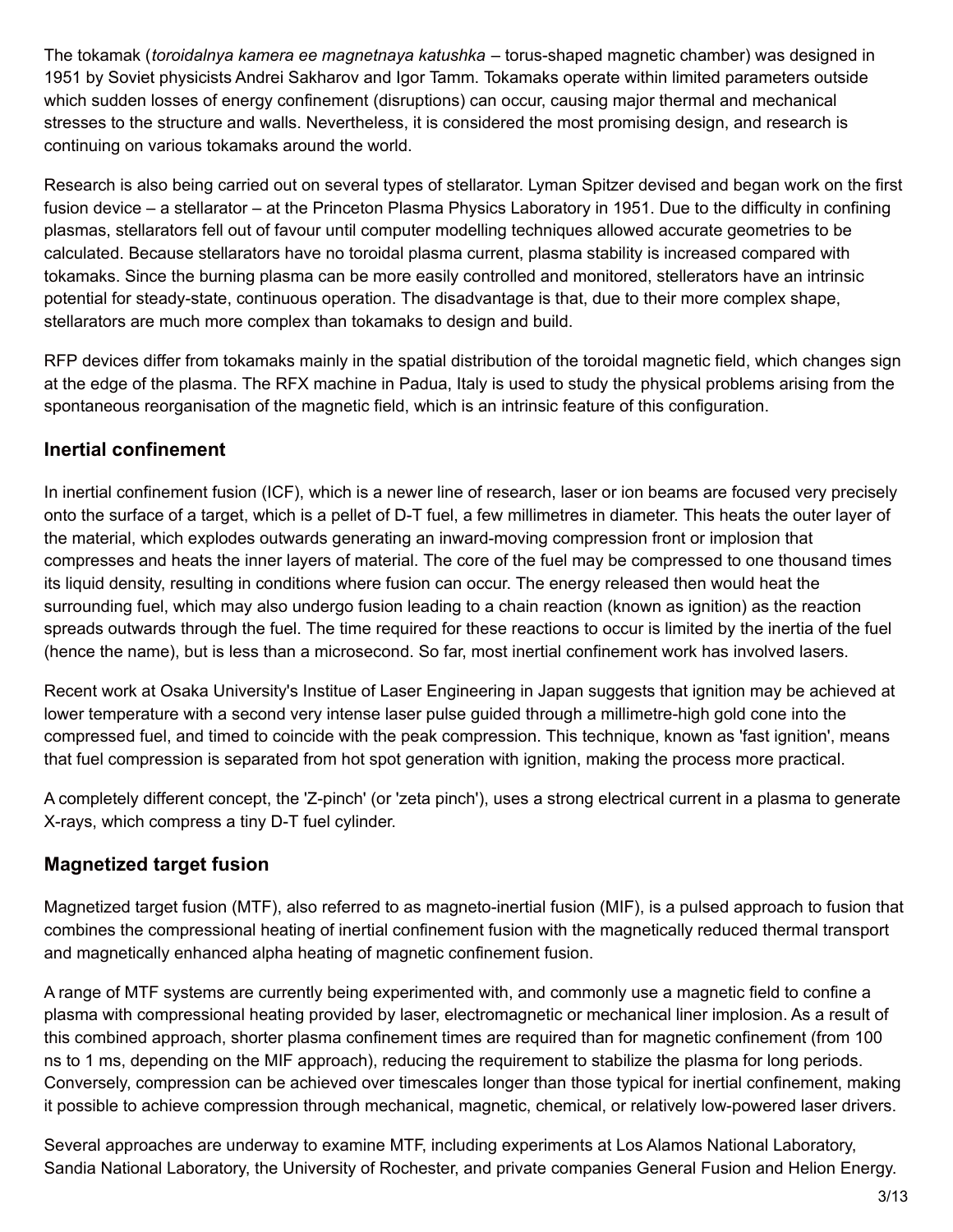R&D challenges for MTF include whether a suitable target plasma can be formed and heated to fusion conditions while avoiding contamination from the liner, as with magnetic confinement and inertial confinement. Due to the reduced demands on confinement time and compression velocities, MTF has been pursued as a lower-cost and simpler approach to investigating these challenges than conventional fusion projects.

## **Hybrid fusion**

Fusion can also be combined with fission in what is referred to as hybrid nuclear fusion where the blanket surrounding the core is a subcritical fission reactor. The fusion reaction acts as a source of neutrons for the surrounding blanket, where these neutrons are captured, resulting in fission reactions taking place. These fission reactions would also produce more neutrons, thereby assisting further fission reactions in the blanket.

The concept of hybrid fusion can be compared with an accelerator-driven system (ADS), where an accelerator is the source of neutrons for the blanket assembly, rather than nuclear fusion reactions (see page on [Accelerator-driven](http://www.world-nuclear.org/info/inf35.html) Nuclear Energy). The blanket of a hybrid fusion system can therefore contain the same fuel as an ADS – for example, the abundant element thorium or the long-lived heavy isotopes present in used nuclear fuel (from a conventional reactor) could be used as fuel.

The blanket containing fission fuel in a hybrid fusion system would not require the development of new materials capable of withstanding constant neutron bombardment, whereas such materials would be needed in the blanket of a 'conventional' fusion system. A further advantage of a hybrid system is that the fusion part would not need to produce as many neutrons as a (non-hybrid) fusion reactor would in order to generate more power than is consumed – so a commercial-scale fusion reactor in a hybrid system does not need to be as large as a fusion-only reactor.

# **Fusion research**

A long-standing quip about fusion points out that, since the 1970s, commercial deployment of fusion power has always been about 40 years away. While there is some truth in this, many breakthroughs have been made, particularly in recent years, and there are a number of major projects under development that may bring research to the point where fusion power can be commercialised.

Several **tokamaks** have been built, including the Joint European Torus (JET) and the Mega Amp Spherical Tokamak (MAST) in the UK and the tokamak fusion test reactor (TFTR) at Princeton in the USA. The ITER (International Thermonuclear Experimental Reactor) project currently under construction in Cadarache, France will be the largest tokamak when it operates in the 2020s. The Chinese Fusion Engineering Test Reactor (CFETR) is a tokamak which is reported to be larger than ITER, and due for completion in 2030. Meanwhile it is running its Experimental Advanced Superconducting Tokamak (EAST).

Much research has also been carried out on **stellarators**. A large one of these, the Large Helical Device at Japan's National Institute of Fusion Research, began operating in 1998. It is being used to study the best magnetic configuration for plasma confinement. At the Garching site of the Max Planck Institute for Plasma Physics in Germany, research carried out at the Wendelstein 7-AS between 1988 and 2002 is being progressed at the Wendelstein 7-X, which was built over 19 years at Max Planck Institute's Greifswald site and started up at the end of 2015. Another stellarator, TJII, is in operation in Madrid, Spain. In the USA, at Princeton Plasma Physics Laboratory, where the first stellarators were built in 1951, construction on the NCSX stellerator was abandoned in 2008 due to cost overruns and lack of funding<sup>2</sup>.

There have also been significant developments in research into **inertial confinement fusion**. Construction of the \$7 billion National Ignition Facility (NIF) at the Lawrence Livermore National Laboratory (LLNL), funded by the National Nuclear Security Administration, was completed in March 2009. The Laser Mégajoule (LMJ) in France's Bordeaux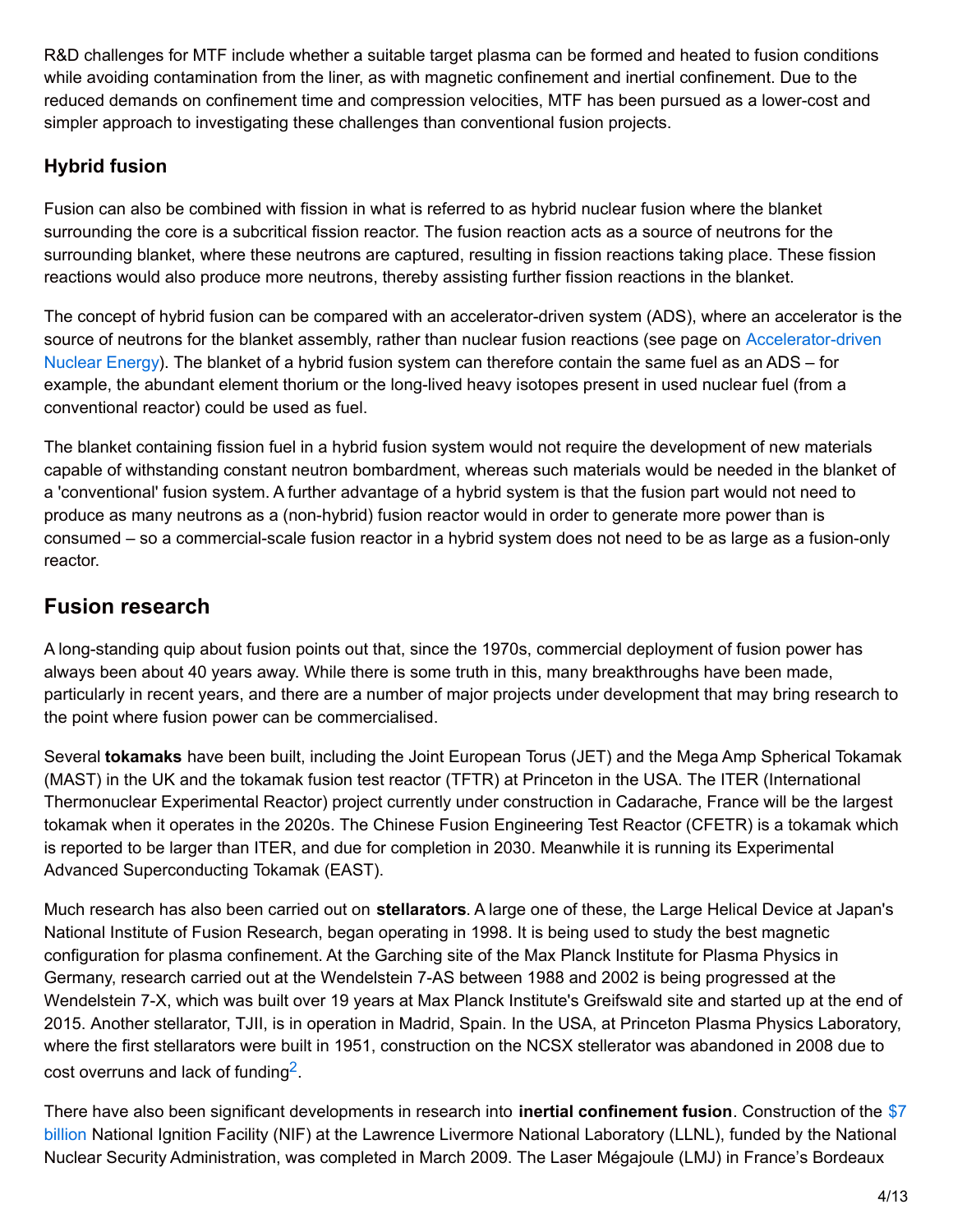region started operation in October 2014. Both are designed to deliver, in a few billionths of a second, nearly two million joules of light energy to targets measuring a few millimeters in size. The main purpose of both NIF and LMJ is for research to support both countries' respective nuclear weapons programs.

#### **ITER**

In 1985, the Soviet Union suggested building a next generation tokamak with Europe, Japan and the USA. Collaboration was established under the auspices of the International Atomic Energy Agency (IAEA). Between 1988 and 1990, the initial designs were drawn up for an International Thermonuclear Experimental Reactor (ITER, which also means 'a path' or 'journey' in Latin) with the aim of proving that fusion could produce useful energy. The four parties agreed in 1992 to collaborate further on engineering design activities for ITER. Canada and Kazakhstan are also involved through Euratom and Russia, respectively.

Six years later, the ITER Council approved the first comprehensive design of a fusion reactor based on wellestablished physics and technology with a price tag of \$6 billion. Then the USA decided pull out of the project, forcing a 50% reduction in costs and a redesign. The result was the ITER Fusion Energy Advanced Tokomak (ITER-FEAT) – initially expected to cost \$3 billion but still achieve the targets of a self-sustaining reaction and a net energy gain. The envisaged energy gain is unlikely to be enough for a power plant, but it should demonstrate feasibility.

In 2003, the USA rejoined the project and China also announced it would join. After deadlocked discussion, the six partners agreed in mid-2005 to site ITER at Cadarache, in southern France. The deal involved major concessions to Japan, which had put forward Rokkasho as a preferred site. The European Union (EU) and France would contribute half of the then estimated €12.8 billion total cost, with the other partners – Japan, China, South Korea, USA and Russia – putting in 10% each. Japan will provide a lot of the high-tech components, will host a €1 billion materials testing facility – the International Fusion Materials Irradiation Facility (IFMIF) – and will have the right to host a subsequent demonstration fusion reactor. India became the seventh member of the ITER consortium at the end of 2005. In November 2006, the seven members – China, India, Japan, Russia, South Korea, the USA and the European Union – signed the ITER implementing agreement. The total cost of the 500 MW ITER comprises about half for the ten-year construction and half for 20 years of operation.

Site preparation works at Cadarache commenced in January 2007. First concrete for the buildings was poured in December 2013. Experiments were due to begin in 2018, when hydrogen will be used to avoid activating the magnets, but this is now expected in 2025. The first D-T plasma is not expected until 2035. ITER is large because confinement time increases with the cube of machine size. The vacuum vessel will be 19 m across and 11 m high, and weigh more than 5000 tonnes.

The goal of ITER is to operate at 500 MW (for at least 400 seconds continuously) with less than 50 MW of input power, a tenfold energy gain. No electricity will be generated at ITER.

An associated CEA facility at Cadarache is WEST, formerly Tore Supra, which is designed to test prototype components and accelerate their development for ITER. It is focused on the divertor structure to remove helium, testing the durability of tungsten materials used.

A 2 GW Demonstration Power Plant, known as Demo, is expected to demonstrate large-scale production of electrical power on a continual basis. The conceptual design of Demo is expected to be completed by 2017, with construction beginning in around 2024 and the first phase of operation commencing from 2033.

#### **JET**

In 1978, the European Community (Euratom, along with Sweden and Switzerland) launched the Joint European Torus (JET) project in the UK. JET is the largest tokamak operating in the world today. A similar tokamak, JT-60, operates at the Naka Fusion Institute of Japan Atomic Energy Agency in Japan, but only JET has the facilities to use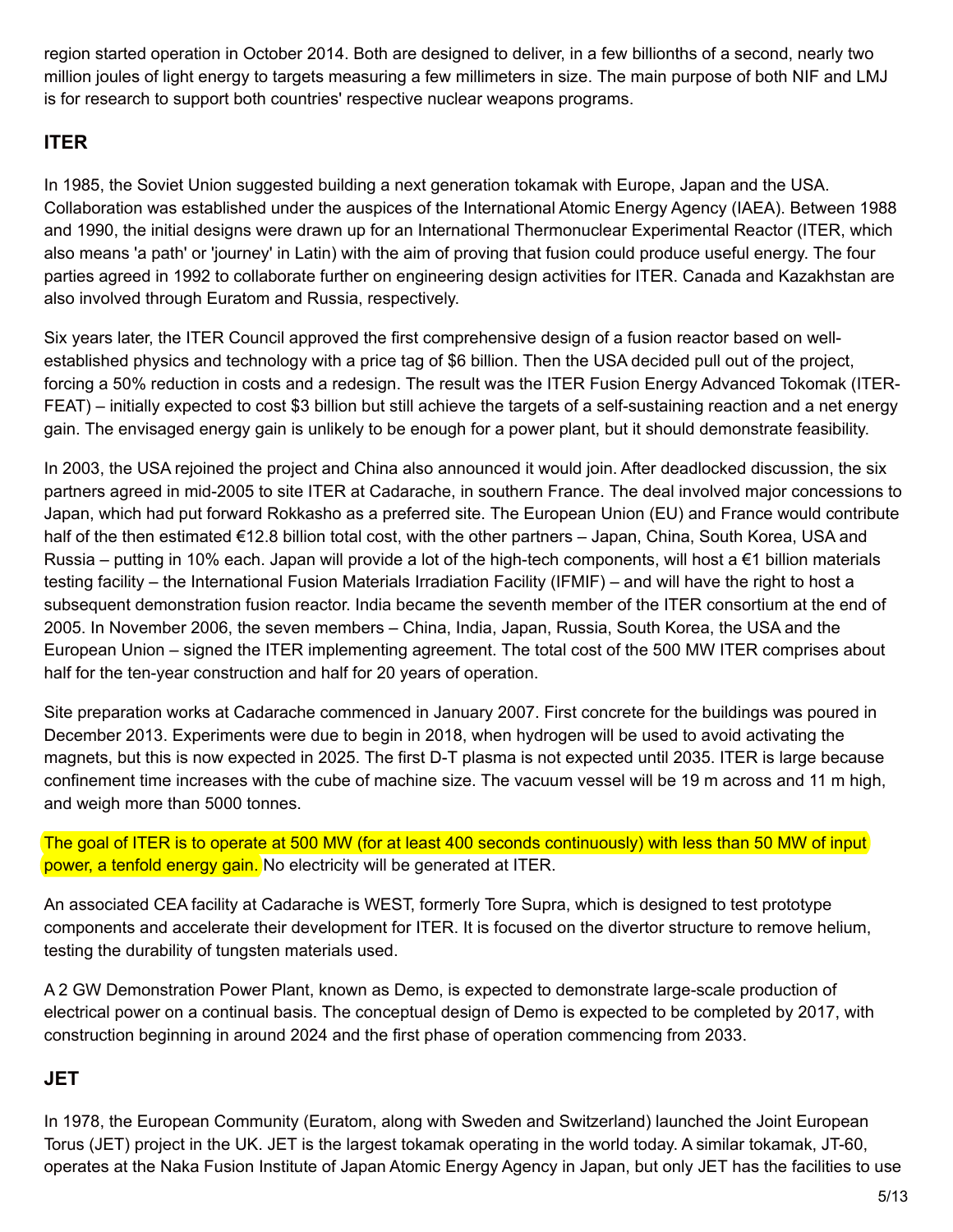#### D-T fuel.

Following a legal dispute with Euratom, in December 1999 JET's international contract ended and the United Kingdom Atomic Energy Authority (UKAEA) took over the management of JET on behalf of its European partners. From that time JET's experimental programme has been co-ordinated by the European Fusion Development Agreement (EFDA) parties.<sup>c</sup>

JET produced its first plasma in 1983, and became the first experiment to produce controlled fusion power in November 1991. Up to 16 MW of fusion power for one second and 5 MW sustained has been achieved in D-T plasmas using the device, and many experiments are conducted to study different heating schemes and other techniques. JET has been very successful in operating remote handling techniques in a radioactive environment to modify the interior of the device and has shown that the remote handling maintenance of fusion devices is realistic.

JET is a key device in preparations for ITER. It has been significantly upgraded in recent years to test ITER plasma physics and engineering systems. Further enhancements are planned at JET with a view to exceeding its fusion power record in future D-T experiments. A compact device – Mega Amp Spherical Tokamak (MAST) – is also being developed alongside JET, partly to serve the ITER project.

#### **KSTAR**

The KSTAR (Korean Superconducting Tokamak Reactor) at the National Fusion [Research](http://www.nfri.re.kr/english/research/fusion.php?mn=4&sn=11) Institute (NFRI) in Daejeon produced its first plasma in mid-2008. It is a pilot device for ITER, and involves much international collaboration. It will be a satellite of ITER during ITER's operational phase from the early 2020s. The tokamak with 1.8 metre major radius is the first to use Nb3Sn superconducting magnets, the same material to be used in the ITER project. Its first stage of development to 2012 was to prove baseline operation technologies and achieved plasma pulses of up to 20 seconds. For the second phase of development (2013-2017), KSTAR was upgraded to study long pulses of up to 300 seconds in H mode – the 100s target was in 2015 – and embark upon high-performance AT mode. It achieved 70 seconds in high-performance plasma operation in late 2016, a world record. In addition, KSTAR researchers also succeeded in achieving an alternative advanced plasma operation mode with the internal transport barrier (ITB). This is a steep pressure gradient in the core of the plasmas due to the enhanced core plasma confinement. NFRI said this is the first ITB operation achieved in the superconducting device at the lowest heating power. KSTAR Phase 3 (2018-2023) is to develop high performance, high efficiency AT mode technologies with long-pulse operation. Phase 4 (2023-2025) will test DEMO-related prior arts. The device does not have tritium handling capabilities, so will not use D-T fuel.

#### **K-DEMO tokamak**

In collaboration with the US Department of Energy's Princeton Plasma Physics Laboratory (PPPL) in New Jersey and South Korea's National Fusion Research Institute (NFRI) K-DEMO is intended to be the next step toward commercial reactors from ITER, and would be the first plant to actually contribute power to an electric grid. According to the PPPL, it would generate "some 1 billion watts of power for several weeks on end", a much greater output than ITER's goal of producing 500 million watts for 500 seconds by the late 2020s. K-DEMO is expected to have a 6.65m diameter major radius tokamak, and a test blanket module as part of the DEMO breeding blanket R&D. The Ministry of Education, Science and Technology plans to invest about KRW 1 trillion (US\$ 941 million) in the project. About KRW 300 billion of that spending has already been funded. The government expects the project to employ nearly 2,400 people in the first phase, which will last throughout 2016. K-DEMO is expected to have an initial operational phase from about 2037 to 2050 to develop components for the second stage, which would produce electricity.

#### **EAST**

In China the Experimental Advanced Superconducting Tokamak (EAST) at China's Institute of Physical Science in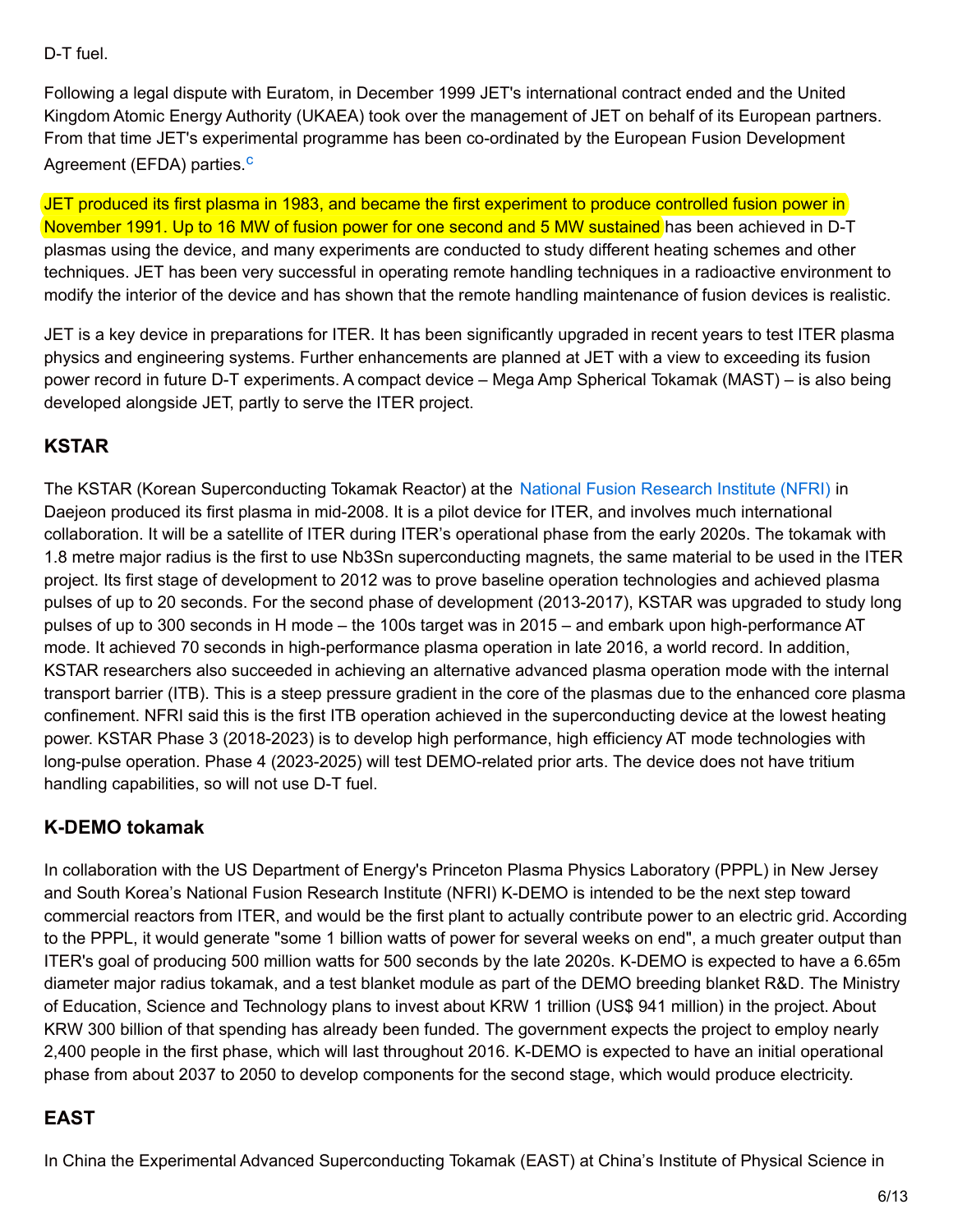Hefei is reported to have produced hydrogen plasma at 50 million degrees centigrade and held it for 102 seconds.

## **TFTR**

In the USA, the Tokamak Fusion Test Reactor (TFTR) operated at the Princeton Plasma Physics Laboratory (PPPL) from 1982 to 1997.<sup>d</sup> In December 1993, TFTR became the first magnetic fusion device to perform extensive experiments with plasmas composed of D-T. The following year TFTR produced 10.7 MW of controlled fusion power – a record at that time. TFTR set other records, including the achievement of a plasma temperature of 510 million degrees centigrade in 1995. However, it did not achieve its goal of break-even fusion energy (where the energy input required is no greater than the amount of fusion energy produced), but achieved all of its hardware design goals, thus making substantial contributions to the development of ITER.

#### ALCATOR

At the Massachusetts Institute of Technology (MIT) since the 1970s a succession of small ALCATOR (Alto Campus Torus) high magnetic field torus reactors have operated on the principle of achieving high plasma pressure as the route to long plasma confinement. Alcator C-Mod is claimed to have the highest magnetic field and highest plasma pressure of any fusion reactor, and is the largest university-based fusion reactor in the world. It operated 1993-2016. In September 2016 it achieved a plasma pressure of 2.05 atmospheres at a temperature of 35 million degrees Celsius. The plasma produced 300 trillion fusion reactions per second and had a central magnetic field strength of 5.7 tesla. It carried 1.4 million amps of electrical current and was heated with over 4 MW of power. The reaction occurred in a volume of approximately 1 cubic metre and the plasma lasted for two seconds. Having achieved this record performance for a fusion reactor, government funding ceased.

A scaled-up version planned to be built at Triotsk near Moscow in collaboration with the Kurchatov Institute is Ignitor, with 1.3 m diameter torus.

## **Large Helical Device – stellarator**

The Large Helical Device (LHD) at Japan's National Institute for Fusion Science in Toki, in the Gifu Prefecture, was the world's largest stellarator. LHD produced its first plasma in 1998 and has demonstrated plasma confinement properties comparable to other large fusion devices. It has achieved an ion temperature of 13.5 keV (about 160 million degrees) and plasma stored energy of 1.44 million joules (MJ).

#### **Wendelstein 7-X stellarator**

Following a year of tests, this started up at the end of 2015, and helium plasma briefly reached about one million degrees centigrade. In 2016 it progressed to using hydrogen, and using 2 MW it achieved plasma of 80 million degrees centigrade for a quarter of a second. W7-X is the world's largest stellarator and it is planned to operate continuously for up to 30 minutes. It cost  $\epsilon$ 1 billion (\$1.1 billion). Some good diagrams are in a [Business](http://www.businessinsider.com.au/germany-is-turning-on-its-monster-stellarator-2015-10) Insider Australia article on the Wendelstein 7-X.

#### **Heliac-1 stellarator**

At the [Australian](http://apfrf.anu.edu.au/) Plasma Fusion Research Facility at the Australian National University the H-1 stellarator has run for some years and in 2014 was upgraded significantly. H-1 is capable of accessing a wide range of plasma configurations and allows exploration of ideas for improved magnetic design of the fusion power stations that will follow ITER.

## **National Ignition Facility – laser**

The world's most powerful laser fusion facility, the \$4 billion National Ignition Facility (NIF) at Lawrence Livermore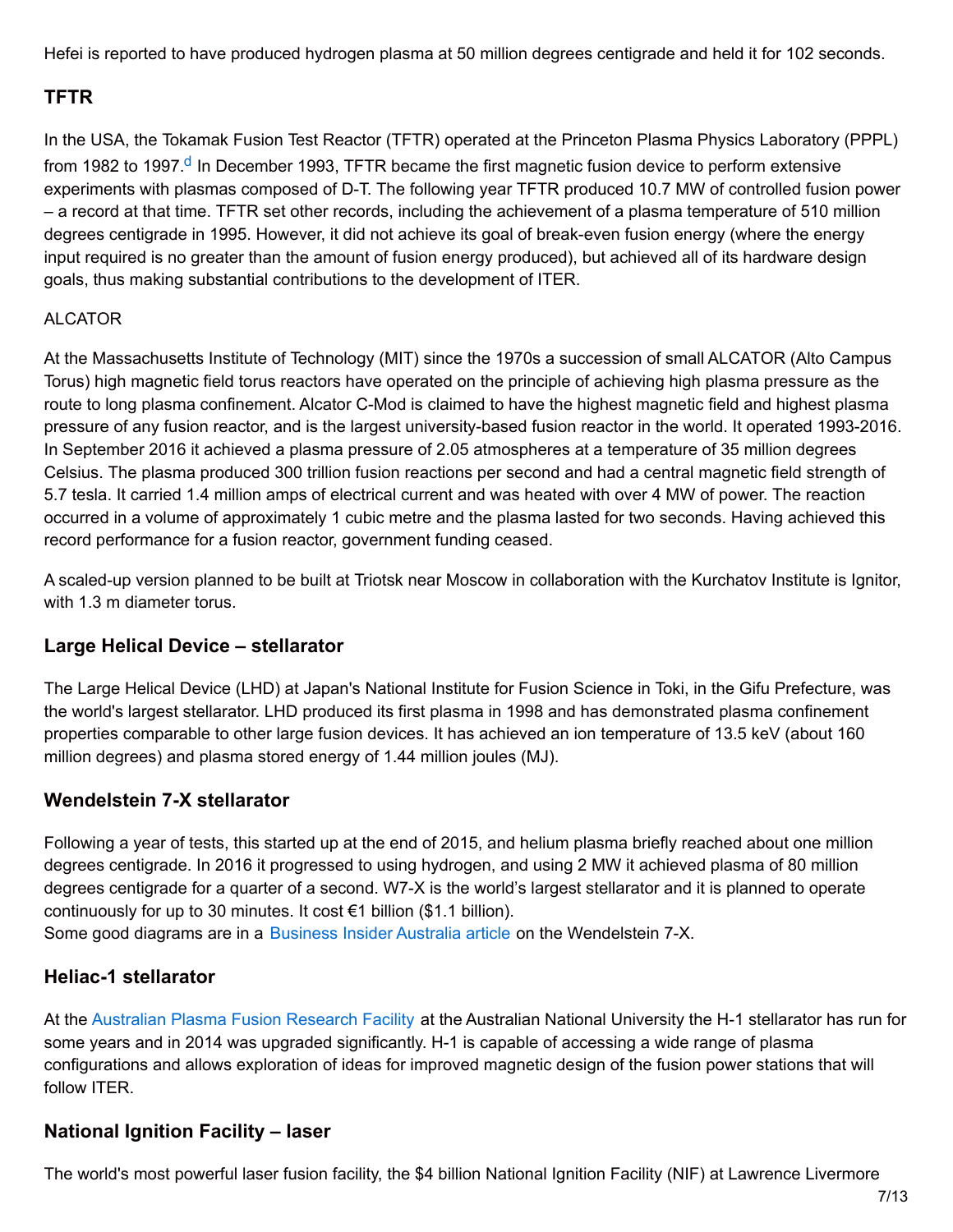National Laboratory (LLNL), was completed in March 2009. Using its 192 laser beams, NIF is able to deliver more than 60 times the energy of any previous laser system to its target<sup>e</sup>. LLNL announced in July 2012 that in "an historic [record-breaking](https://www.llnl.gov/news/newsreleases/2012/Jul/NR-12-07-01.html) laser shot, the NIF laser system of 192 beams delivered more than 500 TW of peak power and 1.85 megajoules (MJ) of ultraviolet laser light to its (2mm diameter) target" for a few trillionths of a second. It was reported that in September 2013 at NIF for the first time the amount of energy released through the fusion reaction exceeded the amount of energy being absorbed by the fuel, but not the amount supplied by the giant lasers. Publication of this in 2014 said 17 kJ was released.

An earlier high-power laser at LLNL, Nova, was built in 1984 for the purpose of achieving ignition. Nova failed to do this and was closed in 1999, but provided essential data that led to the design of NIF. Nova also generated considerable amounts of data on high-density matter physics, which is useful both in fusion power and nuclear weapons research.

In connection with NIF, LLNL is developing the Laser Inertial Fusion Engine (LIFE), a hybrid fusion system where neutrons resulting from laser fusion would drive a subcritical nuclear fission blanket to generate electricity. The blanket would contain either depleted uranium; used nuclear fuel; natural uranium or thorium; or plutonium-239, minor actinides and fission products from reprocessed used nuclear fuel $4$ .

## **Laser Mégajoule**

Meanwhile, the French Atomic Energy Commission (Commissariat à l'énergie atomique, CEA) has operated a similar size laser – the Laser Mégajoule (LMJ) – near Bordeaux since 2014. Its 240 laser beams are able to generate 1.8 MJ pulses for a few billionths of a second, concentrated on a small deuterium and tritium target. A prototype laser, the Ligne d'Integration Laser (LIL), commenced operation in 2003.

## **PETAL and HiPER lasers**

The Petawatt Aquitaine Laser (PETAL) laser facility is a high energy multi-petawatt laser (3.5 kJ energy with a duration of 0.5 to 5 ps) under construction near Bordeaux, on the same site as LIL. PETAL will be coupled with LIL to demonstrate the physics and laser technology of fast ignition. First experiments are expected in 2012.

The High Power Laser Energy Research Facility (HiPER) is being designed to build on the research planned at the PETAL project. HiPER will use a long pulse laser (currently estimated at 200kJ) combined with a 70kJ short pulse laser. A three-year preparatory phase that commenced in 2008 has direct funding or in-kind commitments amounting to around €70 million from several countries. The detailed engineering phase is projected to begin in 2011, with a six-year construction phase possibly commencing by 2014.

## **Z machine**

Operated by Sandia National Laboratories, the Z machine is the largest X-ray generator in the world. As with NIF, the facility was built as part of the country's Stockpile Stewardship Program, which aims to maintain the stockpile of nuclear weapons without the need for full-scale testing.

Conditions for fusion are achieved by passing a powerful electrical pulse<sup>f</sup> (lasting less than 100 nanoseconds) through a set of fine tungsten wires inside a metal hohlraum<sup>g</sup>. The wires turn into a plasma and experience a compression ('Z-pinch'), forcing the vapourized particles to collide with each other, thereby producing intense X-ray radiation. A tiny cylinder containing fusion fuel placed inside the hohlraum would therefore be compressed by the Xrays, allowing fusion to occur.

In 2006, Z machine had achieved temperatures of over 2 billion degrees, <sup>6</sup> considerably higher than what is needed for fusion, and in theory high enough to allow nuclear fusion of hydrogen with heavier elements such as lithium or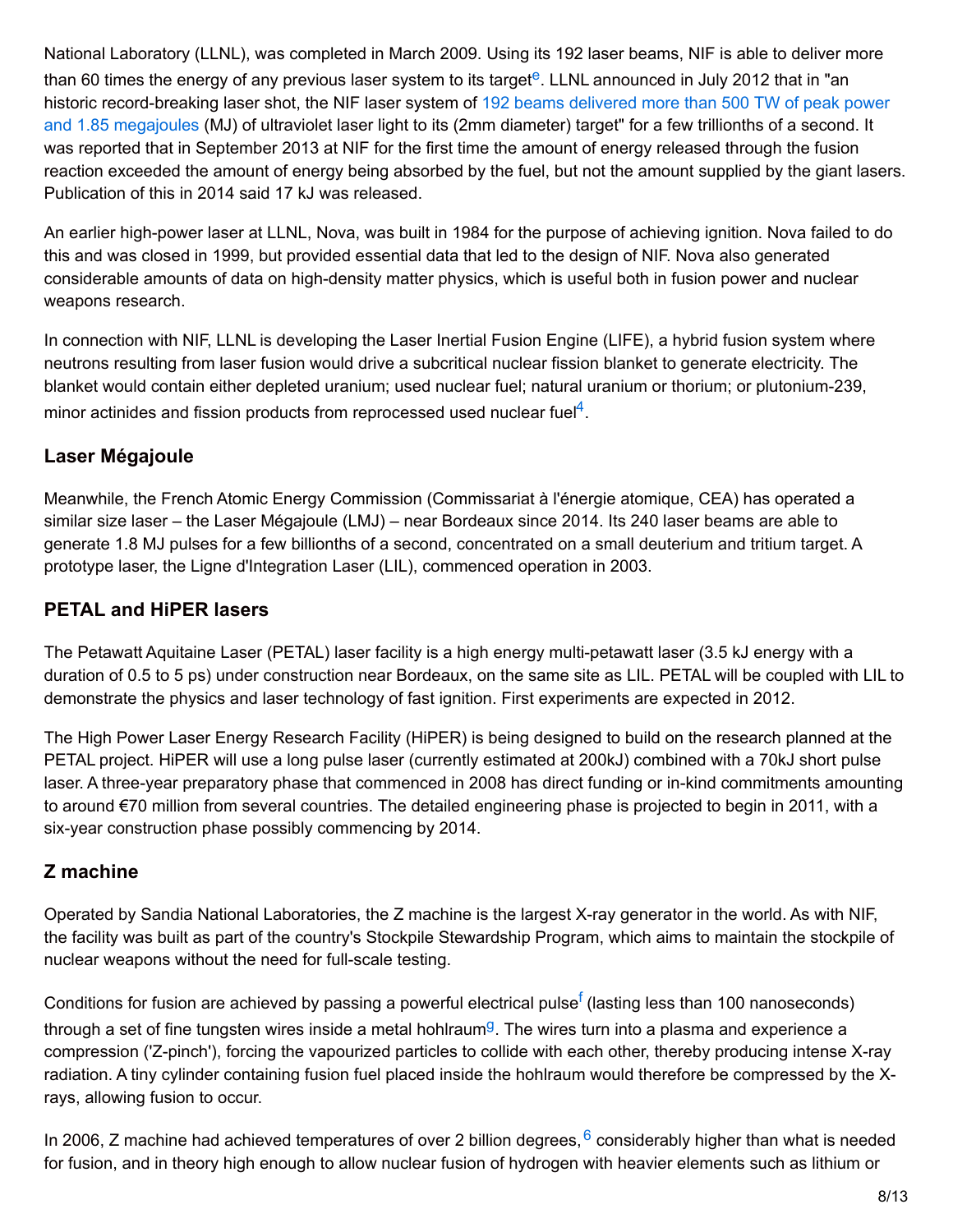boron.

## **Other fusion projects**

There is a considerable amount of research into many other fusion projects at various stages of development.

**Lockheed CFR**. Lockheed Martin at its so-called 'skunk works' is developing a [Compact](http://www.lockheedmartin.com/us/products/compact-fusion.html) Fusion Reactor (CFR) which uses conventional D-T plasma in evacuated containment but confines it differently. Instead of constraining the plasma within tubular rings, a series of superconducting coils will generate a new magnetic-field geometry in which the plasma is held within the broader confines of the entire reaction chamber. The energy is supplied by radiofrequency heating. Superconducting magnets within the coils will generate a magnetic field around the outer border of the chamber. The aim is to go to plasma pressure being as great as confining pressure at high enough temperature for ignition and net energy yield. Heat exchangers in the reactor wall would convey energy to a gas turbine. It has progressed to a magentised ion confinement experiment, but has some way to go before any prototype, which they claim will be very much smaller than conventional designs such as the ITER tokamak.

Italy's National Agency for New Technologies, Energy and Sustainable Economic Development (ENEA) is developing a small tokamak reactor by the name of **Ignitor**. Under an Italian-Russian agreement signed in May 2010, a reactor will be assembled in Italy and installed at the Kurchatov Institute's Troitsk Institute for Innovation and Fusion Research (TRINITI) near Moscow<sup>7</sup>.

An alternative to using powerful lasers for inertial fusion is '**heavy ion fusion**', where high-energy particles from an accelerator are focused using magnetic fields onto the fusion target<sup>h</sup>. Heavy ion fusion experiments are planned for the NDCX-II (Neutralized Drift Compression Experiment II) accelerator, which is under construction (due to be completed in early 2012) at Lawrence Berkeley National Laboratory<sup>8</sup>.

The **Polywell** ('polyhedron' combined with 'potential well') device consists of magnetic coils arranged in a polyhedral configuration. The magnetic fields confine a cloud of electrons in the middle of the device so as to be able to accelerate and confine the positive ions to be fused. This concept differs from traditional magnetic confinement because the fields do not need to confine ions – only electrons. As with other fusion methods, sufficient funding is difficult to obtain due to the bulk of fusion research being focused on a few large-scale projects, most notably ITER.

Another line of fusion research using lasers involves fusing hydrogen and boron-11 (**HB11**) to produce helium nuclei, which continue the chain reaction from boron. One laser generates a powerful magnetic confinement field in a coil to trap the fusion reaction in a small area for a nanosecond, while a second more powerful laser triggers the nuclear fusion process. Early HB11 fusion trials at the Prague Asterix Laser System, using high-energy iodine lasers, have generated more energy than needed to trigger the fusion process.

**General Fusion** is one of a number of private efforts to develop a commercial fusion power plant. The company's magnetized target fusion (MTF) approach generates a compact toroid plasma in an injector, containing and compressing it using a magnetic field before injecting it into a spherical compression chamber. The chamber holds a liquid lead-lithium liner which is pumped to create a vortex, into which the plasma target is injected. A synchronized array of pistons firing simultaneously creates a spherical compression wave in the liquid metal, compressing the plasma target and heating it to fusion conditions. [General](http://www.generalfusion.com/) Fusion, founded in Canada in 2002, is funded by a syndicate of private investors, energy venture capital companies, sovereign wealth funds and the Canadian government's Sustainable Development Technology Canada (SDTC) fund. The company has demonstrated milestones including successfully creating 200-300 eV magnetized spheromak plasmas and confining them for over 500 µs.

Much of current work underway on MTF is derived from programs at the Soviet Kurchatov Institute of Atomic Energy, under E. P. Velikhov, circa 1970. This inspired the LINUS project at the Naval Research Laboratory in the USA, and later the fast-liner project at Los Alamos.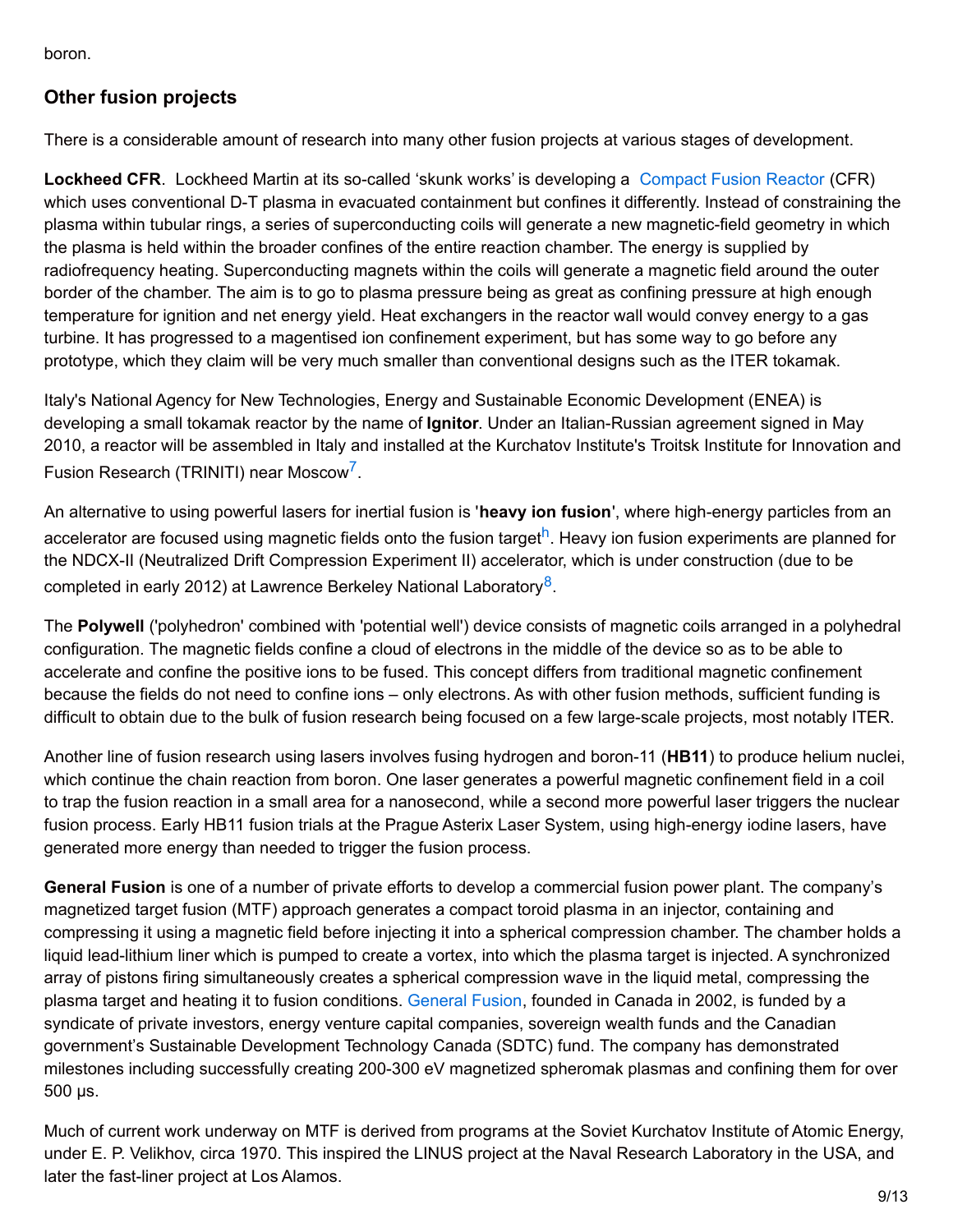**[Tokamak](http://www.tokamakenergy.co.uk/) Energy** in the UK is a private company developing a spherical tokamak, and hopes to commercialize this by 2030. The company grew out of Culham laboratory, home to JET, and its technology revolves around high temperature superconducting (HTS) magnets, which allow for relatively low-power and small-size devices, but high performance and potentially widespread commercial deployment. Its first tokamak with exclusively HTS magnets – the ST25 HTS, Tokamak Energy's second reactor – demonstrated 29 hours' continuous plasma during the Royal Society Summer Science Exhibition in London in 2015, a world record. The next reactor in construction – the ST40 at Milton Park in Oxfordshire – is expected to produce plasma temperatures of 15 million degrees Celsius – hotter than the centre of the Sun – in 2017. "The ST40 is designed to achieve 100 million degrees C and get within a factor of ten of energy break-even conditions. To get even closer to break-even point, the plasma density, temperature and confinement time then need to be fine-tuned." The company is working with Princeton Plasma Physics Laboratory on spherical tokamaks, and with the Plasma Science and Fusion Centre at MIT on HTS magnets.

#### **Cold fusion**

In March 1989, spectacular claims were made for another approach, when two researchers, in the USA (Stanley Pons) and the UK (Martin Fleischmann), claimed to have achieved fusion in a simple tabletop apparatus working at room temperature. 'N-Fusion', or 'cold fusion', involves the electrolysis of heavy water using palladium electrodes on which deuterium nuclei are said to concentrate at very high densities. The researchers claimed that heat – which could only be explained in terms of nuclear processes – was produced, as well as fusion byproducts, including helium, tritium and neutrons. Other experimenters failed to replicate this, however, and most of the scientific community no longer considers it a real phenomenon.

#### **Low-energy nuclear reactions (LENR)**

Initiated by claims for 'cold fusion', research is continuing on low-energy nuclear reactions (LENR) which have some empirical support but no accepted scientific explanation as yet. LENRs apparently use weak nuclear interactions (rather than strong force as in nuclear fission or fusion) to create neutrons, followed by neutron capture processes. LENR experiments involve hydrogen or deuterium permeation through a catalytic layer and reaction with a metal. Researchers report that energy is released. The main practical example is hydrogen plus nickel powder evidently giving more heat than can be explained on any chemical basis.

## **Assessing fusion power**

The use of fusion power plants could substantially reduce the environmental impacts of increasing world electricity demands since, like nuclear fission power, they would not contribute to acid rain or the greenhouse effect. Fusion power could easily satisfy the energy needs associated with continued economic growth, given the ready availability of fuels. There would be no danger of a runaway fusion reaction as this is intrinsically impossible and any malfunction would result in a rapid shutdown of the plant.

However, although fusion does not generate long-lived radioactive products and the unburned gases can be treated on site, there would a short- to medium-term radioactive waste problem due to activation of the structural materials. Some component materials will become radioactive during the lifetime of a reactor, due to bombardment with highenergy neutrons, and will eventually become radioactive waste. The volume of such waste would be similar to the corresponding volumes from fission reactors. However, the long-term radiotoxicity of the fusion wastes would be considerably lower than that from actinides in used fission fuel, and the activation product wastes would be handled in much the same way as those from fission reactors with some years of operation. $9$ .

There are also other concerns, principally regarding the possible release of tritium into the environment. It is radioactive and very difficult to contain since it can penetrate concrete, rubber and some grades of steel. As an isotope of hydrogen, it is easily incorporated into water, making the water itself weakly radioactive. With a half-life of about 12.3 years, the presence of tritium remains a threat to health for about 125 years after it is created, as a gas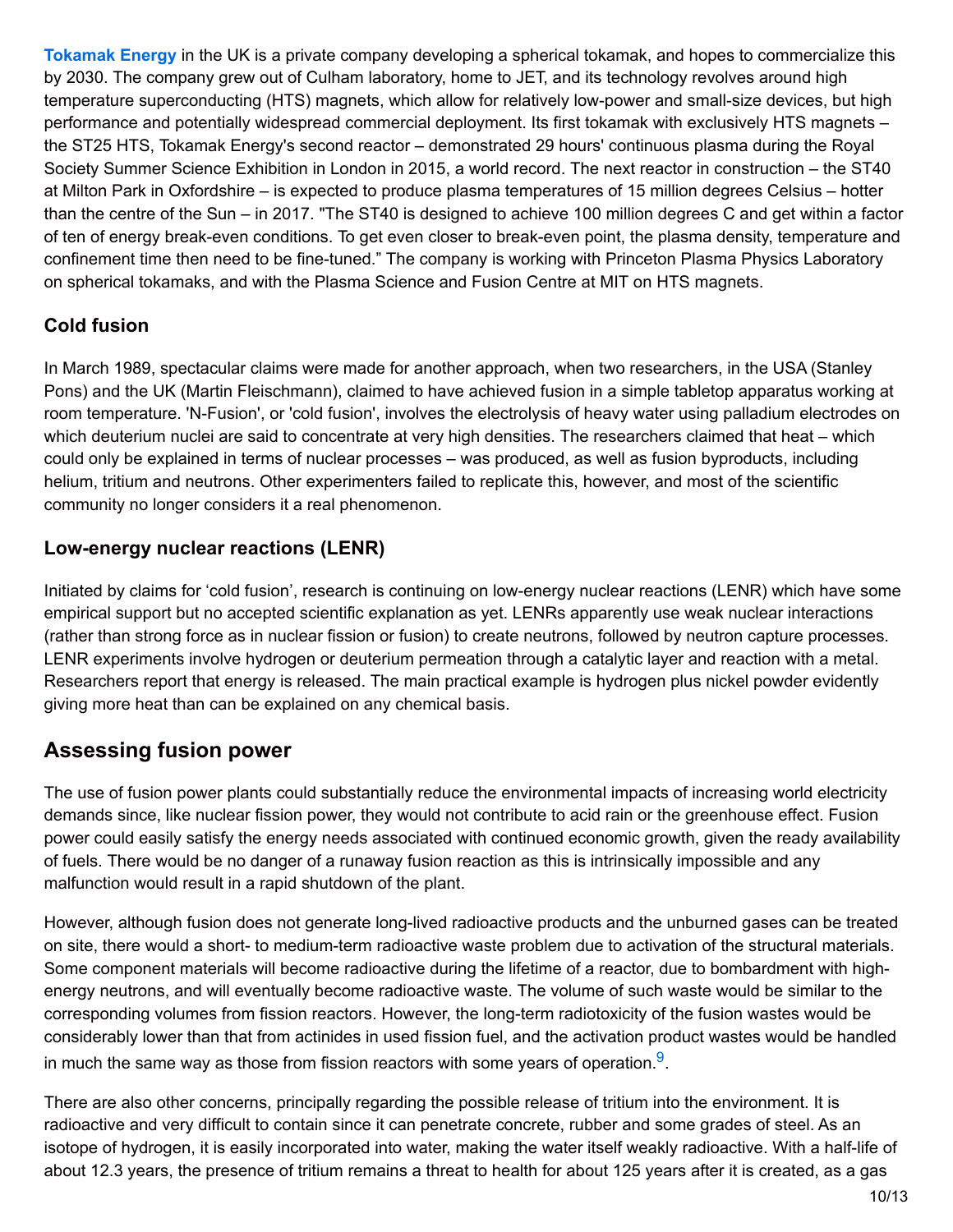or in water, if at high levels. It can be inhaled, absorbed through the skin or ingested. Inhaled tritium spreads throughout the soft tissues and tritiated water mixes quickly with all the water in the body. Although there is only a small inventory of tritium in a fusion reactor – a few grams – each could conceivably release significant quantities of tritium during operation through routine leaks, assuming the best containment systems. An accident could release even more. This is one reason why long-term hopes are for the deuterium-deuterium fusion process, dispensing with tritium.

While fusion power clearly has much to offer when the technology is eventually developed, the problems associated with it also need to be addressed if it is to become a widely used future energy source.

# **Further Information**

#### **Notes**

a. The nucleus of deuterium (D) consists of one proton and one neutron, whereas hydrogen only has one proton. Tritium (T) has one proton and two neutrons. When the nuclei of D and T fuse, helium-4 (two protons and two neutrons) is formed, along with a free neutron. The 17.6 MeV of energy released in the fusion reaction takes the form of kinetic energy, the helium having 3.5 MeV and the neutron 14.1 MeV. The products of the fusion reaction have a total mass that is slightly lower than the starting materials (D and T), this decrease in mass having been converted to energy according to E=mc<sup>2</sup>. [Back]

b. Tritium can be produced by bombardment of lithium-6 with neutrons of any energy. When lithium-6 (three protons, three neutrons) absorbs a neutron it splits into helium (two protons, two neutrons) and tritium (one proton, two neutrons), along with the release of 4.8 MeV of energy. Tritium can also be produced from the more-abundant lithium-7 from high-energy neutrons. Hence, natural lithium can be used for tritium generation in a fusion reactor. According to the European Commission<sup>1</sup>: "A 1 GW (electric) fusion plant will need about 100 kg deuterium and 3 tons of natural lithium to operate for a whole year, generating about 7 billion kWh." [Back]

c. The European Fusion Development Agreement (EFDA, see [www.jet.efda.org](http://www.jet.efda.org/efda/)) was established to provide a framework for magnetic confinement fusion research within the European Union and Switzerland. [Back]

d. The Princeton Plasma Physics Laboratory has a webpage on TFTR at [www.pppl.gov/projects/pages/tftr.html](http://www.pppl.gov/projects/pages/tftr.html) [Back]

e. The first inertial confinement fusion experiments at NIF (see [https://lasers.llnl.gov](https://lasers.llnl.gov/)) will use the 'indirect drive' method, which differs from the 'direct drive' method described in the main text. In the indirect drive method, the lasers are focused on a gold cavity (known as a *hohlraum*) containing the fuel pellet. The lasers rapidly heat the inside surface of the hohlraum, generating X-rays that cause a blowoff of the capsule surface, in turn causing the fuel capsule to implode in the same way as if it had been hit with the lasers directly. It is hoped that NIF will be the first laser in which the energy released from the fusion fuel will exceed the laser energy used to produce the fusion reaction. [Back]

f. Z machine was designed to supply X-ray pulses of 50 terawatts, but improvements allowed pulses of 290 terawatts. Following a major refurbishment in 2007, Z machine's electrical pulse was increased from 18 million amps to 26 million amps delivered over a few nanoseconds. [Back]

g. A *hohlraum* is a metal cavity used in 'indirect drive' methods for inertial confinement fusion – see Note e above. [Back]

h. See Tutorial on [Heavy-Ion](http://hif.lbl.gov/tutorial/tutorial.html) Fusion Energy on the website of the Virtual National Laboratory for Heavy-Ion Fusion ([http://hif.lbl.gov](http://hif.lbl.gov/)) for more information on heavy ion fusion. [Back]